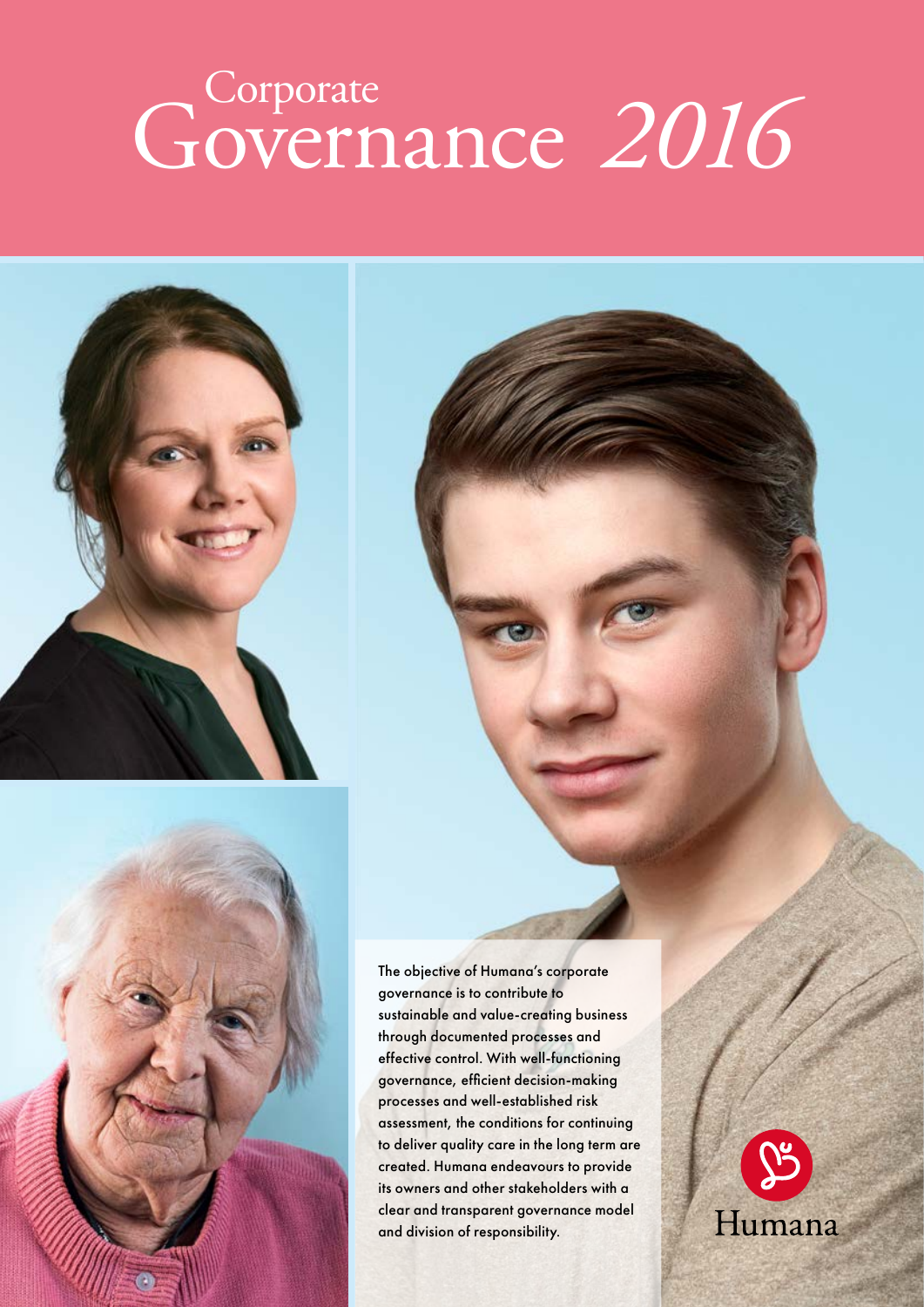### Work of the Board 2016

The Board held 14 meetings in 2016, six of which were by conference call. Important Board issues processed during the year was the IPO of Humana made in March last year, evaluation and analysis of companies Humana acquired during the year and an evaluation of the Finnish market, which was the basis for the decision to expand into Finland through the acquisition Arjessa Oy.



The corporate governance report is an extract from the annual report. For page references, see Humana Annual Report 2016.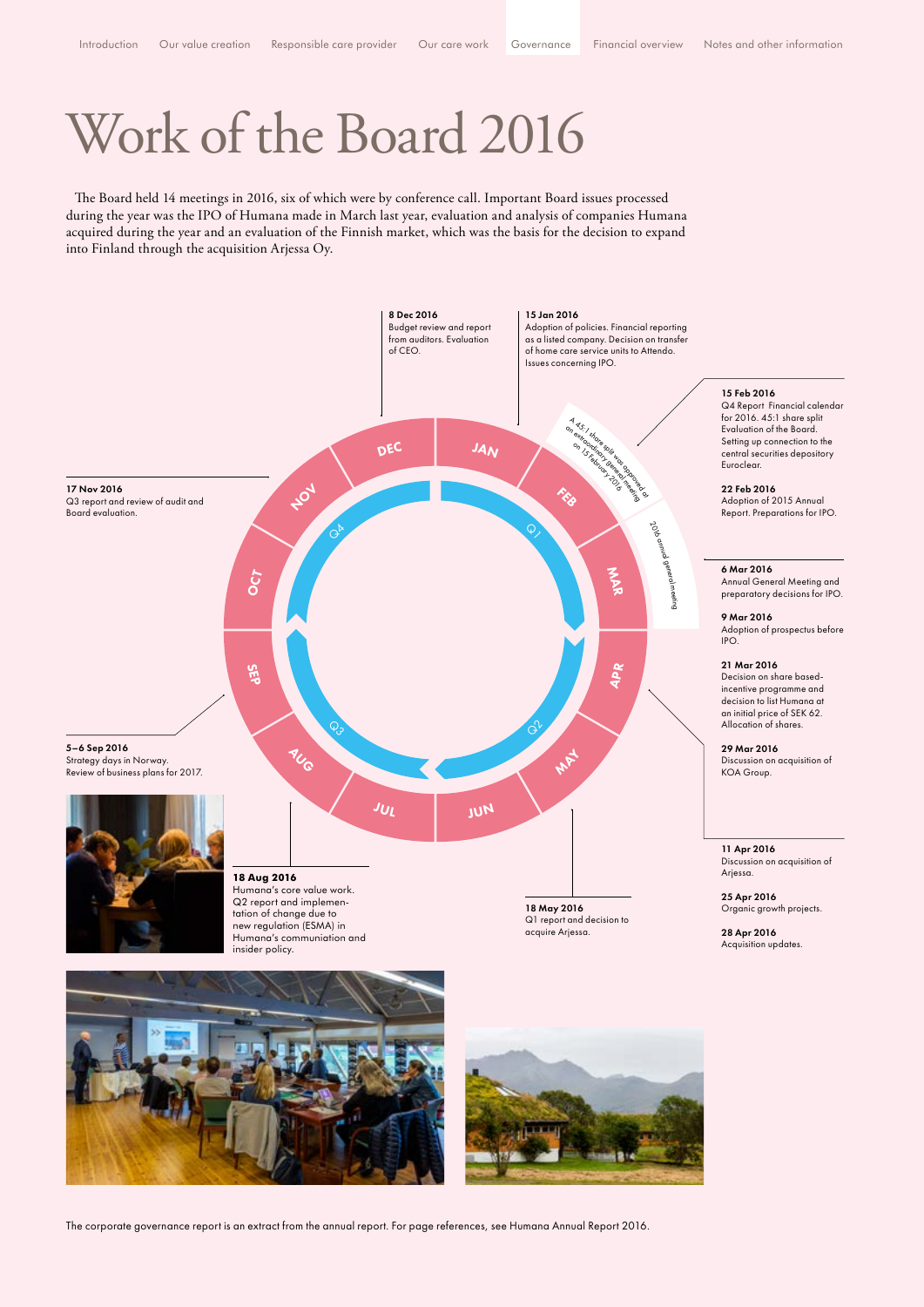

### Chairman's statement

As we look back on 2016, we can see that this was an intensive and successful year, with continuing growth for our operations, both financially and in terms of quality. During the year, Humana made a successful establishment in Finland and we were able to double our operations in Norway, both through acquisitions and by our own efforts. Humana's successful launch to trade on Nasdaq Stockholm in the spring brought a strengthening of the Company's financial resources and has contributed to increased visibility and brand awareness.

In parallel with Humana's positive business development, the sector is being affected by a highly unfavourable, and largely unjustified, political process. In an arrangement with the Left Party, Sweden's current government is proposing the introduction of legislation imposing profit limits for private companies in the welfare sector. In the current debate, it should be noted that Humana, which is a leading player in Sweden's private healthcare sector, is an important partner of the country's municipalities, and our market share and that of other private companies continues to increase. This means that contractors of our services and the customers and clients who actively choose Humana as their caregiver appreciate our services and the quality we offer.

Humana and other private players are together contributing towards taking social responsibility in order to resolve the increasing care and healthcare needs while making necessary investments and, particularly important, ultimately creating more care for taxpayers' money. We can only see what is going on as pure propaganda and electioneering, which does not address the main challenges of welfare.

Instead, we should work with politicians and principals to develop new strategies and action plans to enhance the attractiveness for young people to study and work in care and healthcare professions. There is a staffing crisis throughout the sector, which will become worse in the next few years unless significant efforts are made to increase the sector's attractiveness, particularly to public sector employers.

Humana has a strong position in the increasingly intense competition for skilled labour, and we are pleased to confirm that our work on core values, increased training and the Company's decentralised working model, involving a high level of individual responsibility, have contributed to consistently good results in Humana's employee survey.

The challenges for 2017 and the next few years largely concern grasping the opportunities offered by an IPO in the form of raising of capital, brand development and recruitment of the employees of the future. Now that Humana is a Nordic company, opportunities for cross-border human resources and business development have already opened up. This strengthens our expertise and competitiveness and enhances our attractiveness on the market, which is an advantage that we must harness. Market characteristics, challenges and opportunities vary from country to country, which creates significant scope for Humana to transfer product development, experience and inspiration from one market to another.

2016 has been an exciting and eventful year for all of us at the Company. We feel well prepared to embrace an equally, and perhaps even more, exciting and challenging 2017.

Per Båtelson Chairman of the Board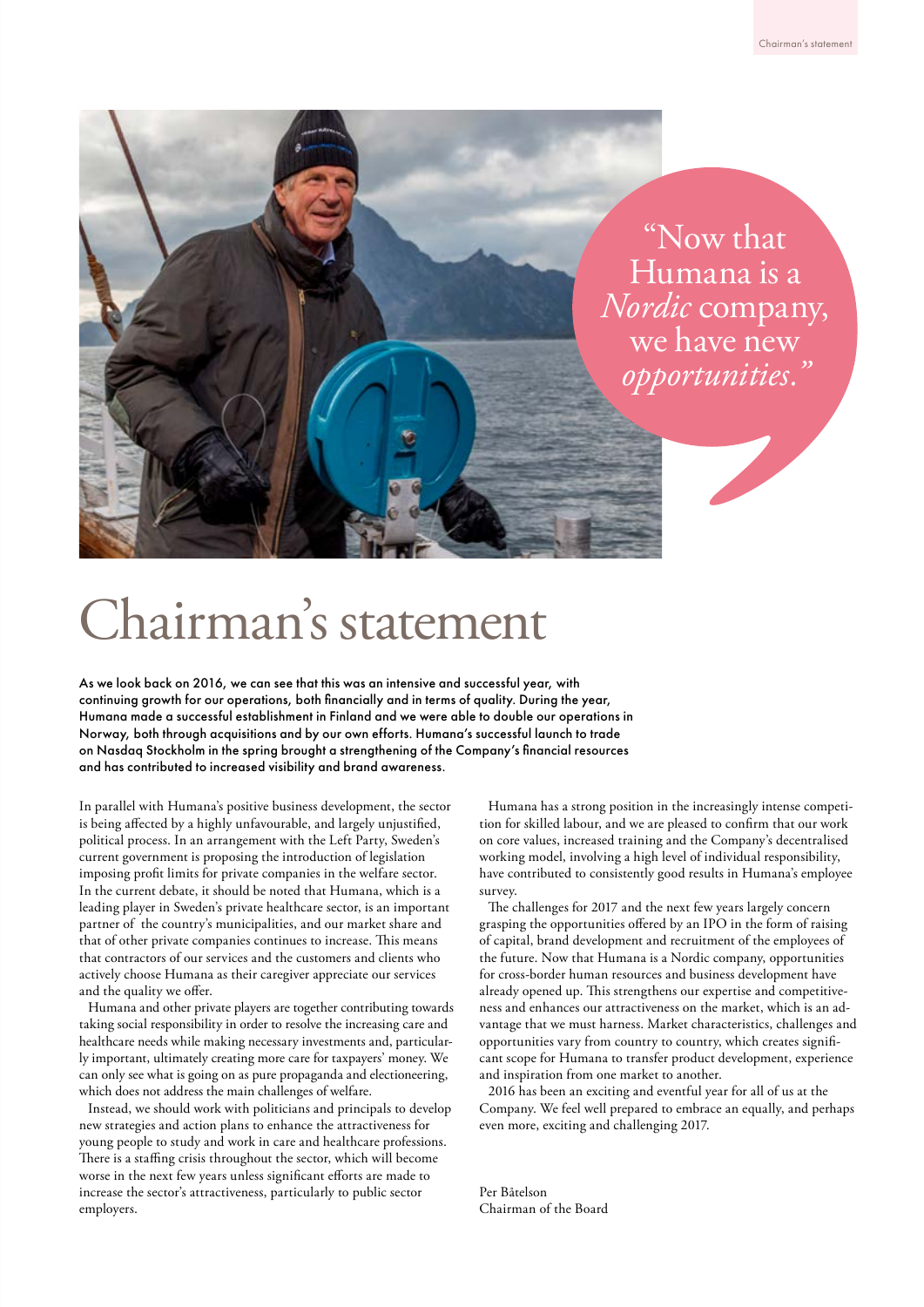# Regulations and governance model

Humana is a Swedish public limited company listed on Nasdaq Stockholm. The Company, corporate ID number 556760-8475, has its registered office and head office in Stockholm. The corporate governance report is part of the Company's Board of Directors' Report and is audited by the Company's auditors.

Humana's governance is based on Swedish rules and legislation, primarily the Swedish Companies Act, but also the listing agreement with Nasdaq Stockholm. The governance can be divided into external and internal governance instruments.

#### **External governance instruments**

External governance instruments form the framework for corporate governance at Humana. The external instruments include the Swedish Companies Act, the Swedish Annual Accounts Act, Nasdaq Stockholm's Rules for Issuers and the Swedish Corporate Governance Code. Humana applies the Swedish Corporate Governance Code. The Company has deviated from the Code in one point in the 2016 financial year:

#### Deviation from the Code (Rule 7.3)

For companies that do not have a separate internal audit function, the board of directors is to evaluate the need for such a function annually and to explain its decision in its report on internal controls in the company's corporate governance report.

#### Explanation

It is the assessment of Humana's Board of Directors and Audit Committee that Humana's internal governance and control functions sufficiently satisfactorily as to ensure good order. The Board bases its assessment on Humana having strengthened its internal control function with the addition of one employee and the Company having further expanded its quality management organisation during the year. In addition, the Company is in the process of implementing a Group-wide quality management system. The system is expected to be implemented during 2017. Internal control is conducted through internal monitoring and self-assessment. The results are reported to the Board. Consequently, the Board has decided not to appoint an internal auditor.

#### **Internal control instruments**

Internal control instruments include the articles of association adopted by the AGM, internal rules and guidelines such as the Board's rules of procedure and the CEO's instructions. Humana has also adopted a set of instructions for financial reporting that are documented in the Company's financial manual. Humana's Board has also adopted a number of policies and guidelines that govern the Company's operations. Alongside the above-mentioned internal documentation, Humana's work follows a Group-wide vision, a business concept and four well-defined target areas.



ultimately decide on the Group's governance by appointing the Company's Board at the General Meeting. The Board, in turn, is responsible for ensuring that Humana's corporate governance complies with laws and other external and internal governance instruments.

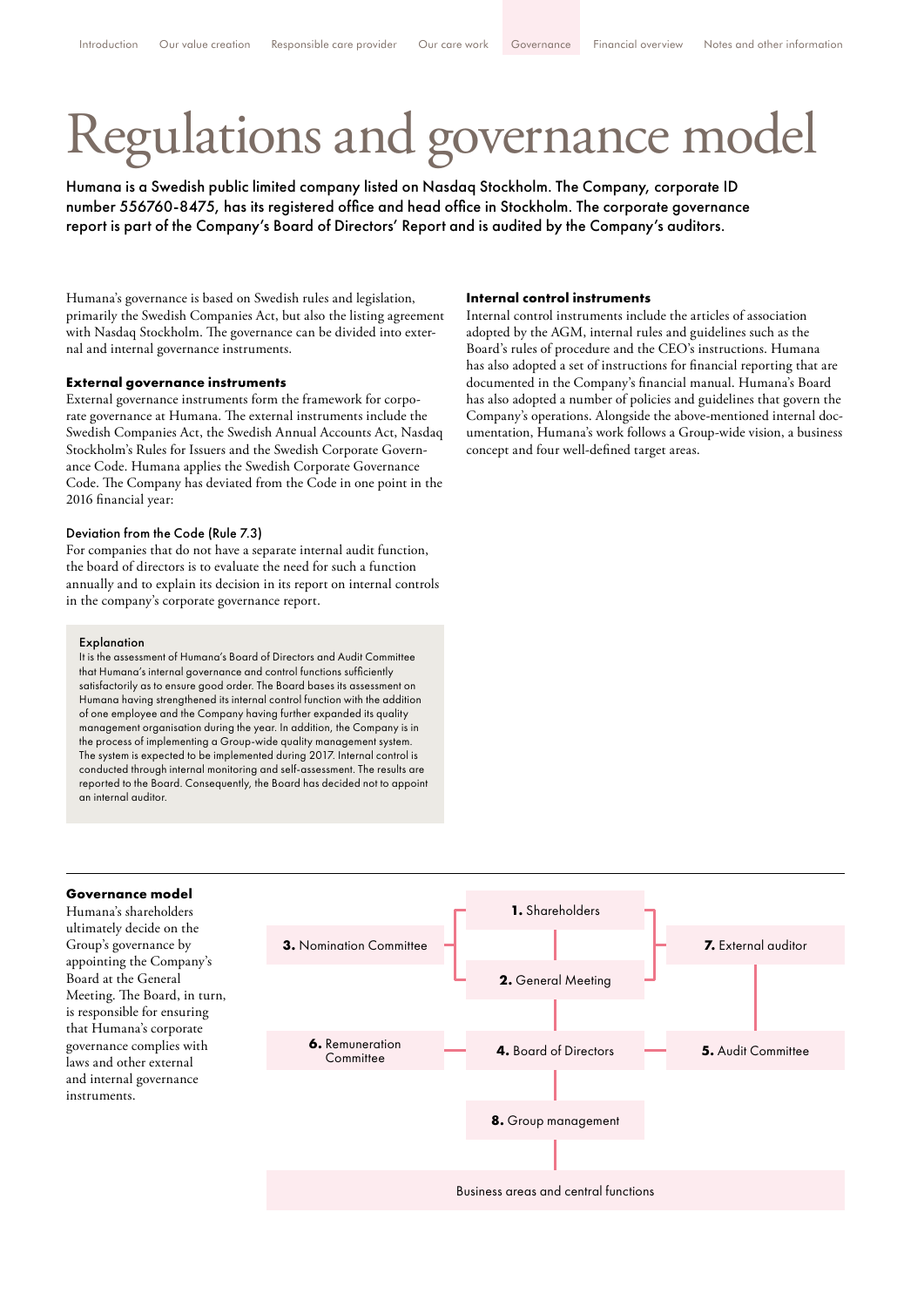#### **1.** Shareholders

Humana's shares were admitted to trading on Nasdaq Stockholm on 22 March 2016. The number of shares outstanding was 53,140,064. All shares carry the same rights to the Company's earnings and capital. The Company's registered share capital on 31 December amounted to SEK 1,180,879. There is no provision in Humana AB's articles of association restricting the transfer of shares. There are also no outstanding mandates from the Board to issue new shares.

Humana had 4,190 shareholders at the end of the year. The ten largest shareholders registered directly or as an owner group with Euroclear Sweden accounted for 78 percent of the votes and shares in the Company. Swedish investors owned 44 percent of the shares. The largest shareholder as at 31 December was Argan Capital, through the company Air Syndication S.C.A., with 44,4 percent of the votes. More information about Humana's shares and shareholders can be found in the section entitled The Humana share on pages 68-69.

#### **2.** General Meeting

The General Meeting is Humana's highest decision-making body and all shareholders are entitled to attend. By exercising their voting rights, Humana's shareholders can participate and decide on a number of important issues such as the election of directors and auditors, adoption of the financial statements, discharge from liability for the President and CEO and the Board, and decide of the proposed appropriation of the Company's profit. All shareholders listed in the share register who have provided timely notification of their intention to attend according to the regulations contained in the notice convening the meeting are entitled to participate in Humana's meeting and vote their shares. Shareholders may also be represented by proxy at the meeting.

Humana held an extraordinary general meeting on 15 February 2016. All 89 shareholders were represented at the meeting.

#### Resolutions passed at the 2016 EGM included:

- a 45:1 share split
- adoption of instructions for the Nomination Committee
- guidelines for remuneration of senior executives

Humana's Annual General Meeting was held on 6 March 2016 in Stockholm. All shareholders were represented at the meeting.

#### Resolutions passed at the 2016 AGM included:

- that no dividend be paid for the 2015 financial year and that the Company's profits be carried forward instead.
- that the Board of Directors and the CEO be discharged from liability for the 2015 financial year.
- that the Board continue to comprise eight ordinary members without deputies and that all members be re-elected:
- re-election of Per Båtelson as Chairman of the Board.
- re-election of members Per Granath, Helen Fasth Gillstedt, Simon Lindfors, Maria Nilsson, Ulrika Östlund, Lloyd Perry and Wojciech Goc.
- payment of directors' fees totalling SEK 1,927,500. The fees were distributed as follows:
- SEK 600,000 to the Chairman.
- SEK 230,000 to each of the other elected Board members, apart from Lloyd Perry and Wojciech Goc who do not receive any fees.
- payment of fees for committee work as follows: SEK 20,000 to each of the Audit Committee members, and an additional compensation of SEK 80,00 to the Audit Committee Chair.
- SEK 12,500 to each of the Remuneration Committee members.
- that KPMG AB be elected as auditing firm, with Petra Lindström as chief auditor.

#### 2017 Annual General Meeting

Humana's 2017 Annual General Meeting will be held on Thursday, 18 May at 15.00 in the IHM auditorium, Warfvinges väg 39, Kungsholmen. Registration begins at 14.30.

#### **Notification**

Shareholders wishing to attend the AGM must have notified the Company by 16.00 CET on Friday, 12 of May 2017 at the address: Humanas AGM 2017 Box 191 101 23 Stockholm

Notification may also be made directly to the Company by telephone on +46 8-402 91 60 between the hours of 09:00 and 16:00. The notification should include name, address, personal or corporate ID number, daytime telephone number, number of shares and the number of assistants (maximum two). If participation is by proxy, the original of the proxy (with any authorisation documents, such as registration certificate) should be received by Humana before the AGM.

#### **Participation in the AGM**

Shareholders registered in the share register maintained by Euroclear Sweden AB on or before Friday 12 of May 2017, and who have notified the Company of their intention to attend the meeting by 16.00 CET on the same day are entitled to participate in the meeting. Shareholders whose shares are registered in the name of a nominee need to temporarily register the shares in their own name with Euroclear Sweden AB in order to participate in the meeting. To do so, shareholders must contact their nominee in sufficient time before Friday 12 of May 2017.

#### **Proposal for resolution at the 2017 AGM**

The Board of Directors proposes a dividend of SEK 0.50 for 2016, corresponding to a total dividend of SEK 27 million.

#### **Notice of annual general meeting**

According to the current Articles of Association, a notice of a general meeting of shareholders shall be made through advertisement in Post- och Inrikes Tidningar and on the Company's website. An announcement to the effect that a notice has been issued shall be made in Dagens Industri. Documents to be presented at the Annual General Meeting will be available on the Company's website no later than three weeks before the meeting.

#### **Important dates for the 2017 AGM**

- 12 May Record date for 2017 AGM
- 12 May Deadline for notification of intention to attend 2017 AGM
- 18 May Last day for trading in Humana shares, including right to dividend
- 18 May 14:30 admission to AGM
- 18 May 15:00 AGM begins
- 22 May Record date for dividend
- 26 May Payment date for dividend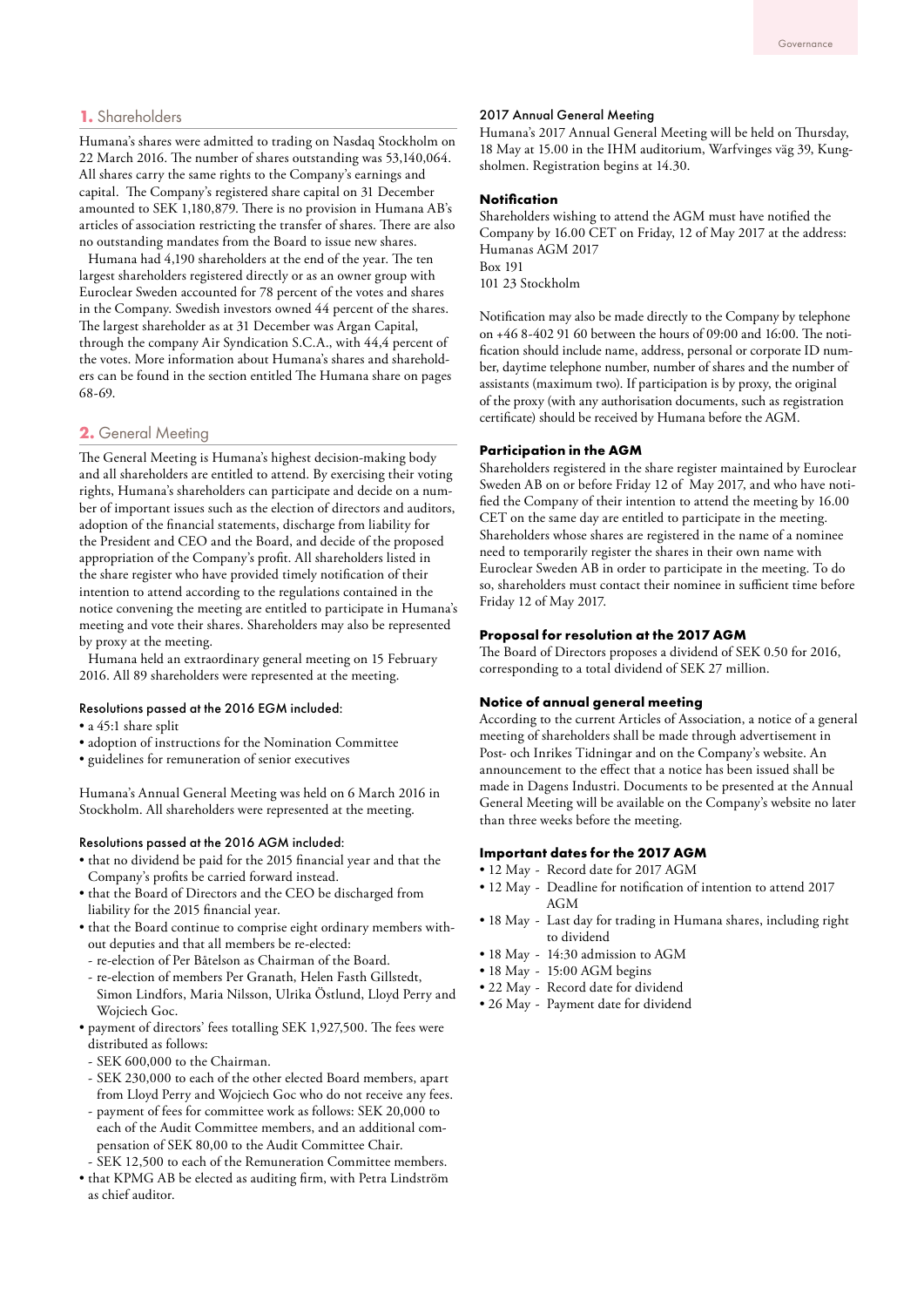#### **3.** Nomination Committee

The Nomination Committee's task is to make certain that members of Humana's Board of Directors have relevant knowledge and experience to participate in and ensure Humana's optimum development over time. The Nomination Committee assesses the Board's work, basing its assessment among others on the Board's own annual evaluation, the requirements of the Code, Company-specific needs and comments provided to the Committee by Humana's Chairman.

The Nomination Committee's work also includes presenting a proposal to the AGM on the number of Board members and the composition of the Board, and making proposals on remuneration of the Board, including fees for committee work. The Nomination Committee also proposes candidates for the positions of Chairman of the Board and Chairman of the AGM, and makes proposals on the election and remuneration of auditors. The Nomination Committee's proposals regarding Board members, Board fees and the election of auditors are presented in the notice convening the meeting. A statement explaining the Nomination Committee's proposed Board composition is published on Humana's website when the notice is issued.

In accordance with the Swedish Corporate Governance Code, Nomination Committee instructions were adopted at an extraordinary general meeting held in February 2016. The instructions require the Company to have a Nomination Committee consisting of one representative from each of the four largest shareholders (in terms of votes), based on information from Euroclear Sweden AB on the last banking day in August, and the Chairman of the Board (the convener). The member representing the largest shareholder in terms of voting rights shall be appointed Chairman of the Nomination Committee. The Chairman of the Board of directors shall not be the Chairman of the Nomination Committee. The members of the Nomination Committee for the 2017 AGM were presented on 23 September 2016, and represented approx. 72 percent of the votes in the Company. Members of the Nomination Committee do not receive any remuneration for their Committee work.

#### Members of the Nomination Committee prior to the 2017 AGM:

- Lloyd Perry, *representative from Argan Capital (through the company Air Syndication SCA), Chair of the Committee*
- Sven-Erik Zachrisson, *representative from Zirkona AB*
- Oskar Andersson, *representative from Bodenholm*
- Mikael Moll, *representative from Zeres Capital*
- Per Båtelson, *Chairman of the Board, Humana*

#### **4.** Board of Directors

The Board of Humana has overall responsibility for building a value-creating and sustainable business for shareholders and other stakeholders with continuity and a long-term perspective. The Board is responsible for the Company's overall strategy, ensuring well-informed decision-making processes and having a good perception of trends in the sector and Humana's business environment. Another important function of Humana's Board is to ensure that the Company has good risk management, control and business monitoring.

#### **Board composition**

According to the articles of association, the Board of Humana shall consist of three to eight members. Members of the Board shall together possess skills and experience that are important to Humana's optimum development. Humana's Board of Directors has five male members and three female members, and consisted of eight elected members without deputies during 2016. President and CEO Rasmus Nerman attends all Board meetings. Ulf Bonnevier, Humana's CFO, attends Board meetings and acts as Board secretary. Other Humana executives attend Board meetings in a reporting capacity for certain matters. All Board members are independent of the Company and

its management, with the exception of Per Granath. Six of the Board members are also independent of the Company's major shareholders. The exceptions are Lloyd Perry and Wojciech Goc. This means that Humana fulfilled Nasdaq Stockholm's requirements for 2016 and the Swedish Corporate Governance Code's rules on the independence of directors. The composition of the Board and a presentation of Board members can be found on pages 46-47.

#### **The work of the Board**

The Board's duties and responsibilities are regulated by the Swedish Companies Act and Humana's Articles of Association. In addition, the Board's work is also regulated by annually defined rules of procedure, which govern matters such as the division of duties and responsibility between Board members, the Chairman and the CEO. The Board also adopts instructions for the Board's committees.

The Board continuously monitors strategic direction, economic development and the Company's methods and processes in order to maintain well-functioning operations. Humana's Board is also responsible for ensuring good quality financial reporting and internal control, and evaluating the business in relation to the goals and guidelines defined by the Board. The Chairman of the Board and the CEO are responsible for monitoring the Company's development, and for preparing and leading Board meetings. The Chairman is also responsible for ensuring that Board members conduct an annual evaluation of their work and that they receive the information they need to perform their duties effectively and satisfactorily.

The Board held 14 meetings in 2016, six of which were by conference call. A report from the CEO and a review of results are permanent items at each meeting. Four times during the year, the Board reviews the interim reports: at the meetings in February, May, August and November. The annual report and annual financial statements were on the agenda of the February meeting. The meetings in February and March included discussions and decisions prior to the Company's IPO. The Board has also adopted and revised policies. Examples of policies that have been adopted or completely revised during the year are the communication policy and the insider policy. In September, the Board made a trip to northern Norway to visit businesses acquired in connection with the purchase of KOA Group in May 2016. The Board also held its two annual strategy days during the trip, with a review of the business plans of all business areas.

The Board regularly evaluates the work of CEO Rasmus Nerman. Humana's chief auditor Petra Lindström from KPMG reported on her observations in connection with the annual audit, and the Board also had a separate agenda item with the auditor during which members of Group management were not present.

During the year, the Board has focused on work and decisions prior to the Company's listing on Nasdaq Stockholm, refinancing of the Company in connection with the IPO, and the acquisitions and geographical expansion that have been made possible by the IPO. There has been a particular focus on identifying, analysing and evaluating the Finnish healthcare market.

#### **Evaluation of the work of the Board**

Humana's Chairman Per Båtelson is responsible for ensuring an annual evaluation of the work of the Board, including its committees (Audit Committee and Remuneration Committee), is conducted. His evaluation of the Board's work processes, skills, background, experience and composition has been presented to the Nomination Committee.

#### **Directors' fees**

The 2016 AGM adopted the following fees for Board members, the Chairman of the Board and committee work for assignments from the 2016 AGM to the 2017 AGM: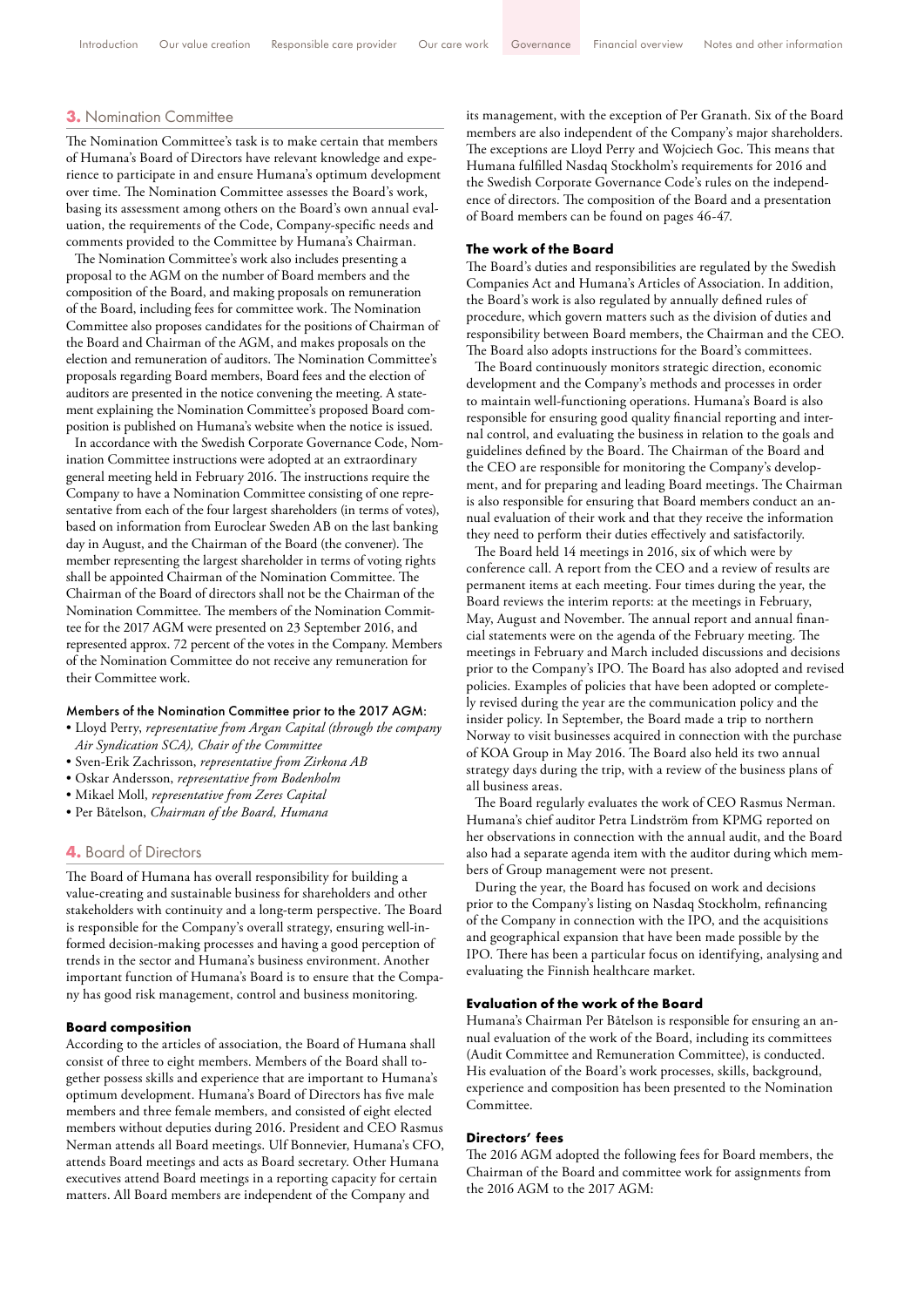- Chairman Per Båtelson received SEK 600,000 in his capacity as Chairman of Humana's Board.
- Helen Fasth Gillstedt, Maria Nilsson, Ulrika Östlund, Per Granath and Simon Lindfors were each awarded fees of SEK 230,000.
- The Chair of the Audit Committee, Helen Fasth Gillstedt, received a fee of SEK 100,000. Audit Committee members Per Båtelson and Simon Lindfors each received SEK 20,000.
- Remuneration Committee members Per Båtelson, Maria Nilsson and Ulrika Östlund were each awarded fees of SEK 12,500.
- No directors' fees were paid to Wojciech Goc and Lloyd Perry.

Total remuneration for Board and committee work in 2016-2017 amounted to SEK 1,927,500.

#### **5.** Audit Committee

The Audit Committee's main task is to support the Board in fulfilling its responsibilities in the areas of financial reporting, accounting, auditing, internal control and risk management. The work also includes ensuring a solid financial structure. The Audit Committee works according to rules of procedure defined by the Board. The Committee's duties also include reviewing internal audit procedures, and scrutinising and monitoring the auditor's impartiality and independence.

The Chair of the Committee, Helen Fasth Gillstedt, has the accounting expertise required by the Swedish Companies Act, and three of the members are independent of the Company and its largest owner.

The Audit Committee held five minuted meetings in 2016. All Audit Committee meetings have been reported to the Board.

#### Audit Committee members 2016-2017

Helen Fasth Gillstedt, *Chair* Per Båtelson Simon Lindfors Wojciech Goc

#### **6.** Remuneration Committee

The Remuneration Committee's main tasks are to submit proposals to the Board on remuneration of the President and CEO, remuneration policies and payments and other conditions of employment for Group management, and to monitor and evaluate current and completed variable pay arrangements and any long-term incentive programmes. The purpose of long-term incentive programmes is to attract and retain talented employees and to strengthen the link between employees' and shareholders' interests. Remuneration Committee members are also responsible for monitoring and evaluating application of the guidelines for remuneration of senior executives as adopted by the AGM. The Remuneration Committee according to a plan adopted by the Board of Directors.

The Remuneration Committee held five minuted meetings in 2016. All meetings have been reported to the Board.

#### Remuneration Committee members 2016-2017

Per Båtelson, *Chair* Maria Nilsson Ulrika Östlund Lloyd Perry

#### **7.** External auditor

The external auditor's tasks are to audit Humana's annual report, financial reporting and accounting policies and to examine the administration of the Company. The external audit of the financial statements of Humana and its subsidiaries, including the administration by the Board and Group management, is performed in accordance with International Standards on Auditing and generally accepted auditing practice in Sweden.

The auditor is appointed by the AGM following a proposal from the Nomination Committee and elected for a period of one year. Humana's AGM on 6 March 2016 adopted a resolution to elect KPMG AB as the Company's auditor until the end of the 2017 AGM. KPMG AB has performed tax consultancy services in addition to its audit work during the last five years.

#### **8.** Group management

Group management comprises Humana's President and CEO and nine other managers. The gender distribution for Group management is six women and four men. Members of Group Management have the following positions: Rasmus Nerman, *President and CEO* Ulf Bonnevier, *CFO* Claus Forum, *Head of Individual & Family business area* Anna Giertz Skablova, *HR Director* Cecilia Lannebo, *Head of Investor Relations* Mona Lien, *Country Manager Norway* Eva Nilsson Bågenholm, *Director of Quality Assurance*  Helena Pharmanson, *Director of Marketing and Communications*  Eva-Lotta Sandberg, *Head of Elderly Care business area* Harald Wessman, *Head of Personal Assistance business area* 

#### **Remuneration of Group management**

The guidelines on remuneration and other conditions of employment for the CEO and other senior executives were adopted at an EGM held on 15 February 2016.

Group management's remuneration shall consist of a fixed salary, possible variable salary, pension and other benefits. Total remuneration shall be market-based and competitive and reflect the individual's performance and responsibility.

Humana has two long-term incentive programmes: one for the Company's senior executives and one for 187 other Humana employees. The purpose of the incentive programmes is to encourage a broad shareholding among Humana employees, facilitate recruitment, retain competent employees and increase motivation to achieve or exceed Humana's financial targets. The programmes comprise a warrant programme and a share saving programme. The warrant programme, which is for eight members of Group management, amounts to 1,440,420 warrants entitling holders to subscribe for the same number of new Humana shares. The market value amounts to approximately SEK 5.5 million and in the event of full subscription, dilution will be about 2.6 percent of the total number of Humana shares. The warrants have been issued in three series with different maturities. The share saving programme, implemented beginning of 2017, is for 187 key employees. Participants in the programme use their own money (or funds) to purchase Humana shares at the market price over the stock exchange. Participants who retain their saving shares over the programme's three-year period will, at the end of these three years, receive matching shares for each saving share acquired. At full allotment, the total number of shares is a maximum of 106,000 shares, corresponding to about 0.2 percent of the total number of shares outstanding in the Company.

The variable salary may include long-term variable pay in the form of cash, shares and/or share-related instruments in Humana AB. Variable cash salary shall be subject to the fulfilment of defined and measurable targets, and shall not exceed 30 percent of the annual fixed salary. The terms and conditions for variable salary should be designed in such a way that, in the event of exceptional economic circumstances, the Board has the ability to limit or withhold payment of variable salary if such a measure is considered reasonable.

In special cases, one-time remuneration may be agreed, provided such remuneration does not exceed an amount corresponding to the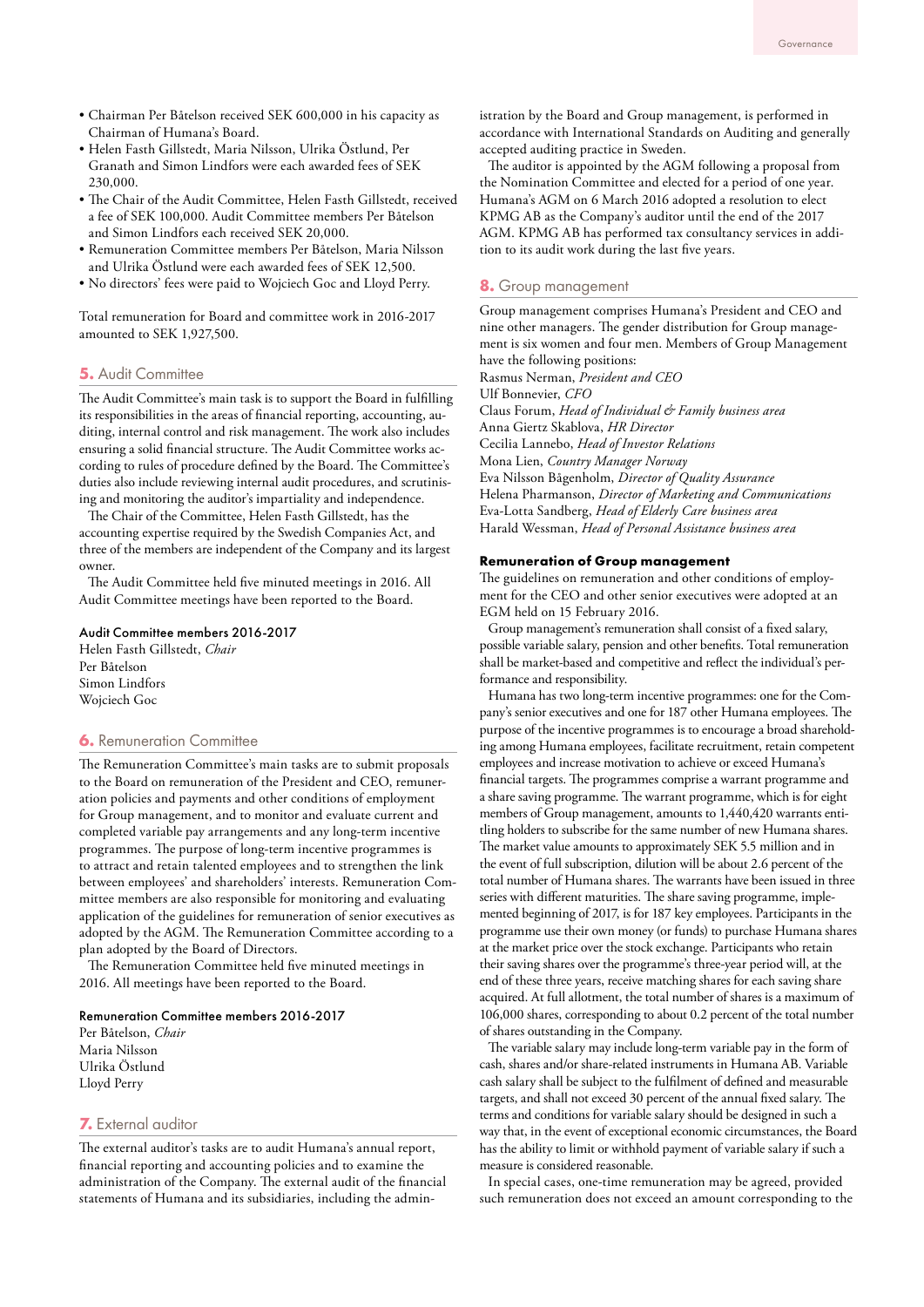individual's annual fixed salary and maximum variable cash salary, and is not paid more than once a year for the individual in question. Retirement benefits shall be defined-contribution arrangements.

The notice period shall be six months, whether given by the Company or the senior executive. If the period of service exceeds five years, the notice period given by the company is extended to twelve months, while from the senior executive the notice period remains six months. Termination benefits may be payable to senior executives whose length of service exceeds five years, but with the maximum amount corresponding to six months' salary. Termination benefit agreements are made separately after a decision by the Remuneration Committee.

The Board of Directors is entitled to deviate from the guidelines adopted by the AGM if there are particular reasons for doing so in an individual case.

Executives covered by the guidelines include the CEO and other members of Group management.

#### **Board proposals for new guidelines on remuneration of Group management**

Prior to the 2017 AGM, there are no proposed changes to the guidelines on remuneration and other conditions of employment for Group management.

| Name                  | Position                                   | Member of Group<br>management since | Employed by<br>Humana since | Shares held<br>31 December 2016 |  |
|-----------------------|--------------------------------------------|-------------------------------------|-----------------------------|---------------------------------|--|
| Rasmus Nerman         | President and CEO                          | 2014'                               | 2014                        | 144.473                         |  |
| Ulf Bonnevier         | Deputy CEO/CFO                             | 2012                                | 2012                        | 160,436                         |  |
| Anna Giertz Skablova  | Director of Human Resources                | 2017                                | 2017                        |                                 |  |
| Claus Forum           | Business Area Manager, Individual & Family | 2011                                | 2011                        | 160,436                         |  |
| Cecilia Lannebo       | Head of Investor Relations (IR)            | 2015                                | $2014^2$                    |                                 |  |
| Mona Lien             | Business Area Manager, Other Nordics       | 2014'                               | 2014                        | 19.098                          |  |
| Eva Nilsson Bågenholm | Director of Quality Assurance              | 2015                                | 2015                        | 3,682                           |  |
| Helena Pharmanson     | Director of Marketing and Communications   | 2010                                | 2010                        | 96,504                          |  |
| Eva-Lotta Sandberg    | <b>Business Area Manager, Elderly Care</b> | 2013                                | 2012                        | 80,459                          |  |
| Harald Wessman        | Business Area Manager, Personal Assistance | 2008                                | 2008                        | 960.201                         |  |

1) Rasmus Nerman was previously President and CEO of INOM Group, which was acquired by Humana in 2014. Mona Lien also came from INOM Group, where she was head of Norwegian operations.

<sup>2)</sup> Contracted as Head of Investor Relations since August 2014.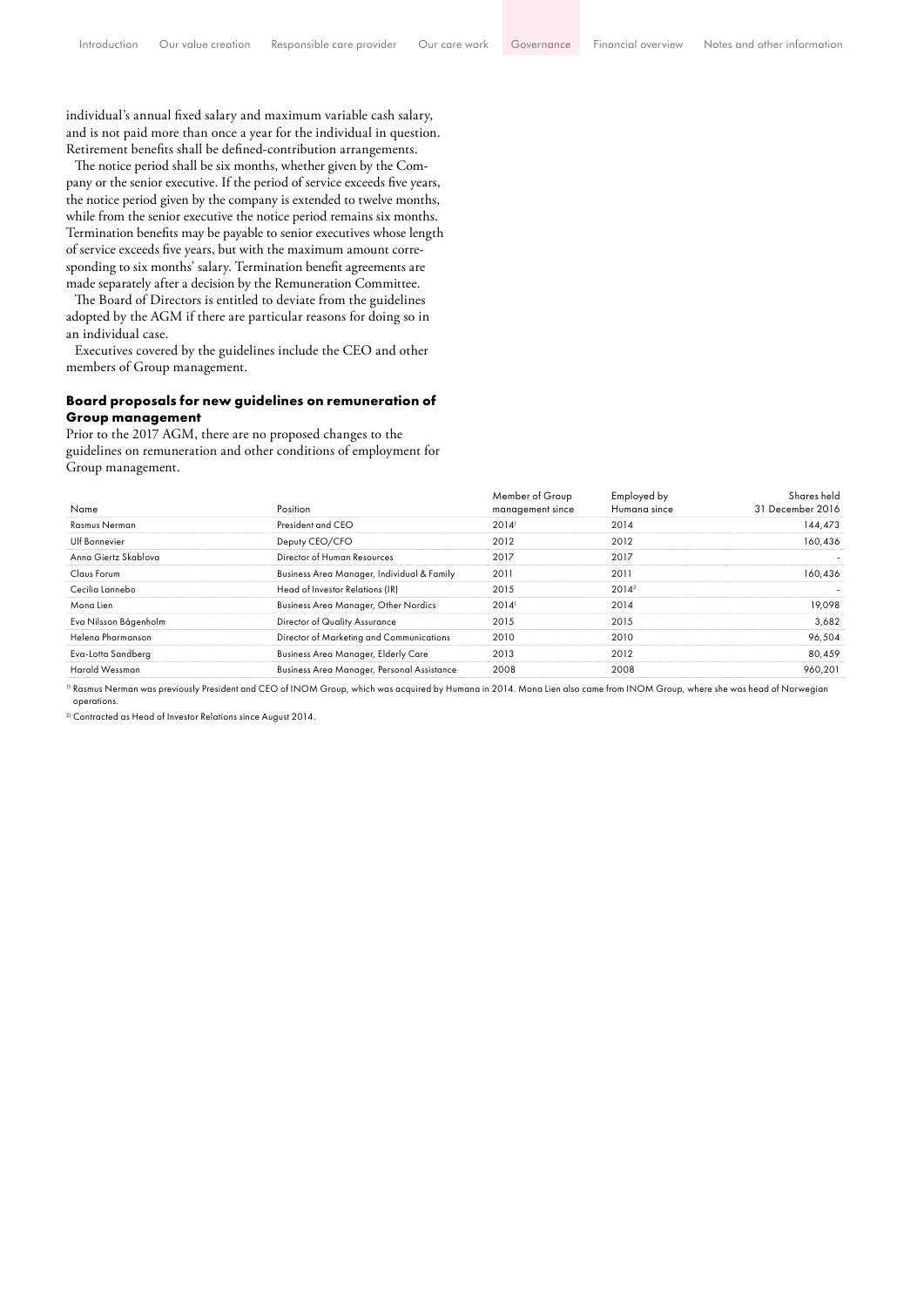## Internal control over financial reporting

Internal control is about making an analysis of the current situation, assessing which risks are significant and which risks should be managed with effective controls. Everything cannot, and should not, be equally controlled in an effective organisation; instead, it is about managing relevant risks with effective controls in order to keep one step ahead and reduce the Company's overall risk exposure.

According to the Swedish Companies Act and the Swedish Corporate Governance Code, Humana's Board is ultimately responsible for ensuring the Company's organisation is structured in such a way as to allow satisfactory monitoring and control of financial reporting, administration and operations. Humana's CEO has delegated responsibility to the CFO for implementing and maintaining formal procedures that ensure compliance with established principles on financial reporting and internal control. However, it is each employee's responsibility to participate in internal governance and control. This includes complying with the financial manual adopted by the Board and performing the controls that have been established to prevent, discover and deal with defects and errors.

#### **Responsibility for internal control**

Internal governance and control is an integral part of the Company's corporate governance. To clarify and create a structure for how the organisation manages its risks and who is responsible for what in the area of the Company's risk management and internal governance and controls, the Company works on the basis of a model with three lines of responsibility for its control work.



At the top, the Board is ultimately responsible for the organisation, and defines policies for risk management based on owner preferences and directives. The organisation's President and CEO is subordinate to the Board and formally responsible for day-to-day management.

#### First line of responsibility:

Humana is a decentralised company that allows the individual a large measure of responsibility and freedom on a day-to-day basis to make decisions that help to improve and make life easier for the Company's customers and clients. The first line of responsibility in the process of managing operational risks is therefore the organisation in day-today operations, which includes regional managers, unit managers, supervisors and employees in the business operations. They are owners of their own risks and are responsible for working on daily internal control by identifying, evaluating, controlling and mitigating risks, and ensuring that policies and governing documents are understood and followed. They set up appropriate control activities and ensure that these are carried out correctly. Effectiveness is dependent on key factors such as corporate culture and the sense of right and wrong

that management establishes in the business, as well as the clarity of employees' responsibility for their work.

#### Second line of responsibility:

The second line of responsibility is more functionally oriented. This involves Humana's functions that work specifically on monitoring risk-taking. Their task is to ensure compliance with the Board's level of risk in the first line, which is achieved by setting requirements, defining instructions and policies, and monitoring compliance. These functions are not responsible for operation of the business, but serve in a support and monitoring capacity. In its financial organisation, Humana has a function that works on risk control and compliance. This function helps to develop processes related to risk management and internal governance and control, and is responsible for monitoring the work of the first line.

#### Third line of responsibility:

The third line includes the internal audit function, which works on behalf of the Board and reviews the work of the first and second lines. Humana has not appointed a separate audit function (internal audit) and therefore deviates from the Code on this issue. It is the assessment of Humana's Board of Directors and Audit Committee that Humana's internal governance and control functions sufficiently satisfactorily as to ensure good order. The Board bases its assessment on the fact that Humana has a fully implemented set of values and associated quality control which underpins the entire organisation. It is also the Board's assessment that Humana has strengthened its internal control function with the addition of one employee and the Company having further expanded its quality management organisation. In addition, the Company is in the process of implementing a Group-wide quality management system. The system is expected to be implemented during 2017. Internal control is conducted through internal monitoring and self-assessment. The results are reported to the Board.

#### **Internal control system – COSO model**

Humana's internal control structure follows the COSO framework principles. The framework is based on five main components that together allow good internal control: Control Environment, Risk Assessment, Control Activities, Information & Communication and Monitoring. From the model, a number of development priority areas have been identified in the work on internal control.

#### Facts about COSO

COSO is an abbreviation of Committee of Sponsoring Organisations of the Treadway Commission and is the organisation behind the COSO cube. The cube represents a framework for evaluating and working on an organisation's internal governance and control in terms of operational goals, reporting, and compliance with laws and regulations. It is suitable for any business wanting to evaluate and develop its internal governance and control.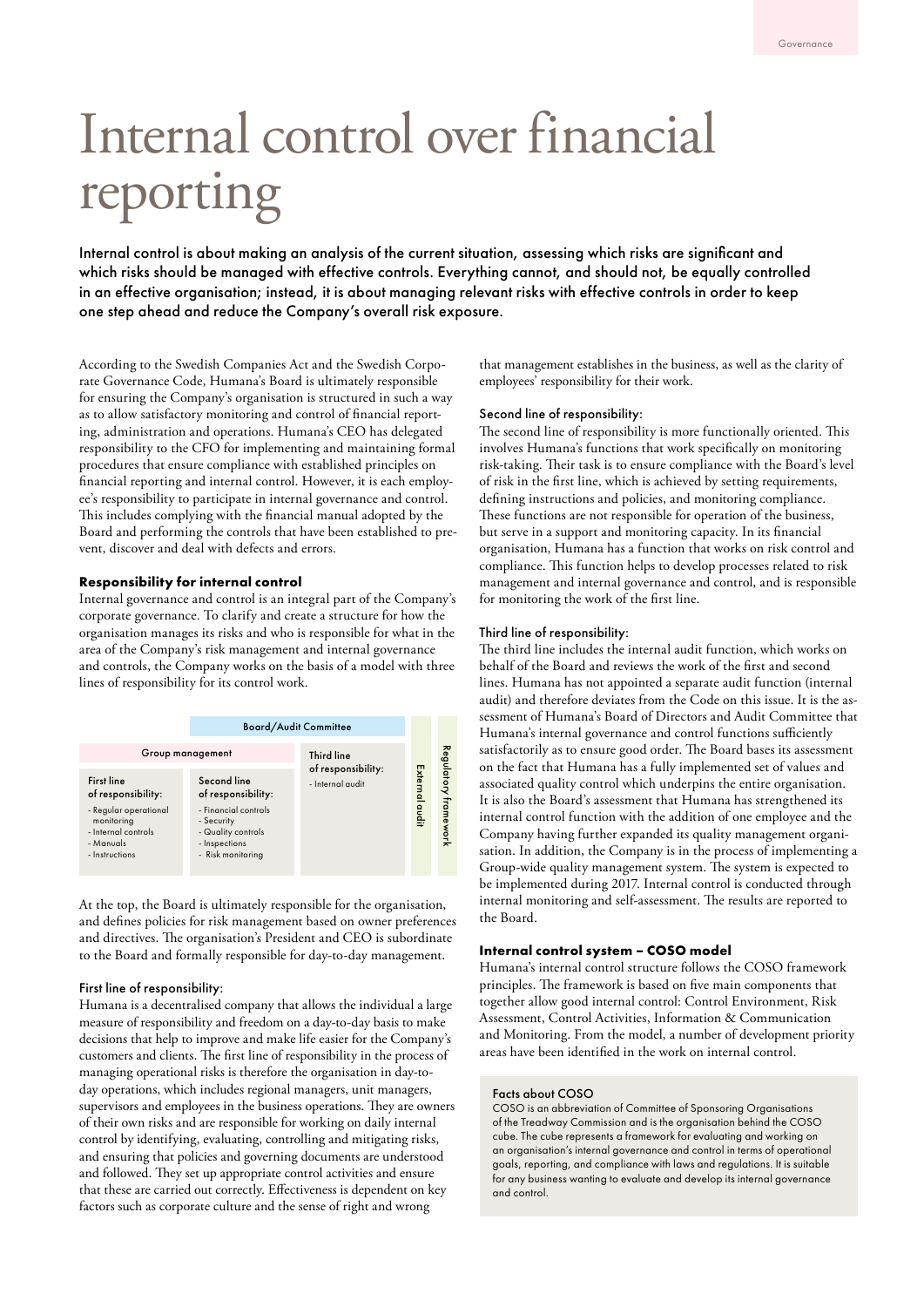#### Control environment

The Board is responsible for establishing an effective system of internal control, and controls the work through the CEO. Members of Humana's Group management work within their respective functions and areas of responsibility to spread, influence and increase employees' knowledge and responsibilities in the area of control. An efficient control environment involves a clear organisational structure, decision-making channels, shared values in terms of ethics, morality and integrity, and authority that is clearly defined and communicated through governing documents. Examples of Humana's governing documents include policies, guidelines, manuals and instructions. Humana's quality management work is central to the business and includes quality management systems in each business area (implementation of a Group-wide quality management system is in progress), and systematic monitoring and control. Humana invests systematically in strengthening and developing its capital structure. By investing, Humana increases its competitiveness, while the Company reduces its level of risk in the business. Important elements of Humana's control environment and efforts to build longterm structural capital include:

- a strong corporate culture with well-grounded values that permeate the Company. Through a well-established corporate culture with shared values, Humana's employees are given a clear direction and mandate to work on personalised interaction with a focus on solutions in everyday life.
- clear guidelines on ethics and morality.
- extensive quality-assurance work at all levels of the Company.
- Group-wide policies in several key areas such as employees, communication, diversity and transparency.
- a decentralised organisational structure with clear delegation of authority and responsibility.
- identified and well-defined key processes, such as quality assurance, and evidence-based and measurable treatment methods. Humana works to ensure that care and healthcare is based on evidence-based methods as far as possible. Humana takes social responsibility, running and actively participating in several research projects with universities and colleges.
- comprehensive skills development through Humana Academy. Humana Academy provides traditional training and web-based interactive training, both for its own employees and for municipalities and colleagues in the sector.

In addition, Humana has a number of governing documents designed to support and help all employees to act in accordance with Humana's internal rules and guidelines. Governing documents on accounting and financial reporting cover areas of particular importance in working to establish correct, complete and up-to-date accounting, reporting and information disclosure. The financial manual is Humana's central governance document with respect to guidelines for achieving good internal governance and control over financial reporting. As Humana is an acquisition-driven company, it is an essential part of the integration process to ensure that values and the control environment in general are aligned with Humana's guidelines.

#### Risk assessment

Risks and risk management in Humana's operations are described in more detail in the section entitled Risks and risk management on pages 70-73. The specific financial risks are described in more detail in note G21.

Financial risk management is a natural part of the ongoing work on financial reporting. Humana continuously updates its analysis of risks that may lead to errors in financial reporting. A Groupwide analysis of risks of errors in financial reporting is conducted annually. The risk reviews identify a number of items in the financial statements and administrative flows and processes where the risk of

errors is more substantial. Identified risks are related to the schedule for the final accounts, integration of acquisitions, and IT and support systems.

#### Control activities

Humana regularly conducts control activities for the significant risks that are thought to exist and that the Board considers important to manage for internal control over financial reporting. The Company's CFO is responsible for ensuring that identified risks associated with financial reporting at Group level are managed. The control activities follow the structure of the reporting process and financial organisation. The financial staff in each reporting unit are responsible for producing correct accounting records, and true and fair financial statements. Each unit's reporting is validated and checked in the local accounting stage before being transferred to the business areas and Group finance for consolidation. Controllers and financial managers in each business area make budgets, update forecasts and analyse results. The checks and reports may be subject to special investigations where necessary. All business areas submit their financial results in monthly written reports to the CFO and Group Controller. The CFO presents these reports to Group management.

#### Information & Communication

Humana's Board receives monthly financial reports on the Group's financial position and financial performance. The Board deals with all quarterly and annual reports before they are published externally and monitors the audit of internal control and financial reports.

Humana's communication and information channels enable prompt communication of information to relevant employees. Governing documents in the form of policies, guidelines and manuals, in the case of financial reporting, are primarily communicated through the intranet and the Group's financial manual. The financial manual is updated regularly as required. In addition to written communication, there are also verbal discussions of news, risks, outcomes of controls and other matters during regular meetings and at the annual financial conference. Communication also takes the form of monthly closing accounts meetings which are attended by all financial managers. Individual employees have a responsibility to report only deviations take away defects and deviations that are discovered in controls, even if these have been remedied. The aim is to provide a good picture of how the work is conducted and to be able to make improvements to the processes.

Up-to-date information is communicated to external parties on Humana's financial website, with the publication of news and press releases. Quarterly reports are published externally and are supplemented by webcasts, presentations and investor meetings. There is also an agenda for communication with shareholders in connection with the Annual General Meeting. The annual report is provided to shareholders and other stakeholders, both in print and as a publication on Humana's website.

#### **Monitoring**

Each unit manager and financial organisation is ultimately responsible for ongoing monitoring of the financial information for the unit. The information undergoes further monitoring by the business area, corporate functions, Group management and finally the Board. A compilation of identified actions and their status is reported to the Board as part of the ongoing work of the Audit Committee. Humana's Audit Committee is responsible for ensuring compliance with the Company's financial reporting and internal control, and ensuring the Company's financial statements are prepared in accordance with the law, applicable financial reporting standards and other listing requirements.

Humana does not have an internal audit function, as the Board's assessment is that the Company's internal organisation and processes for monitoring perform this function satisfactorily. See page 38 in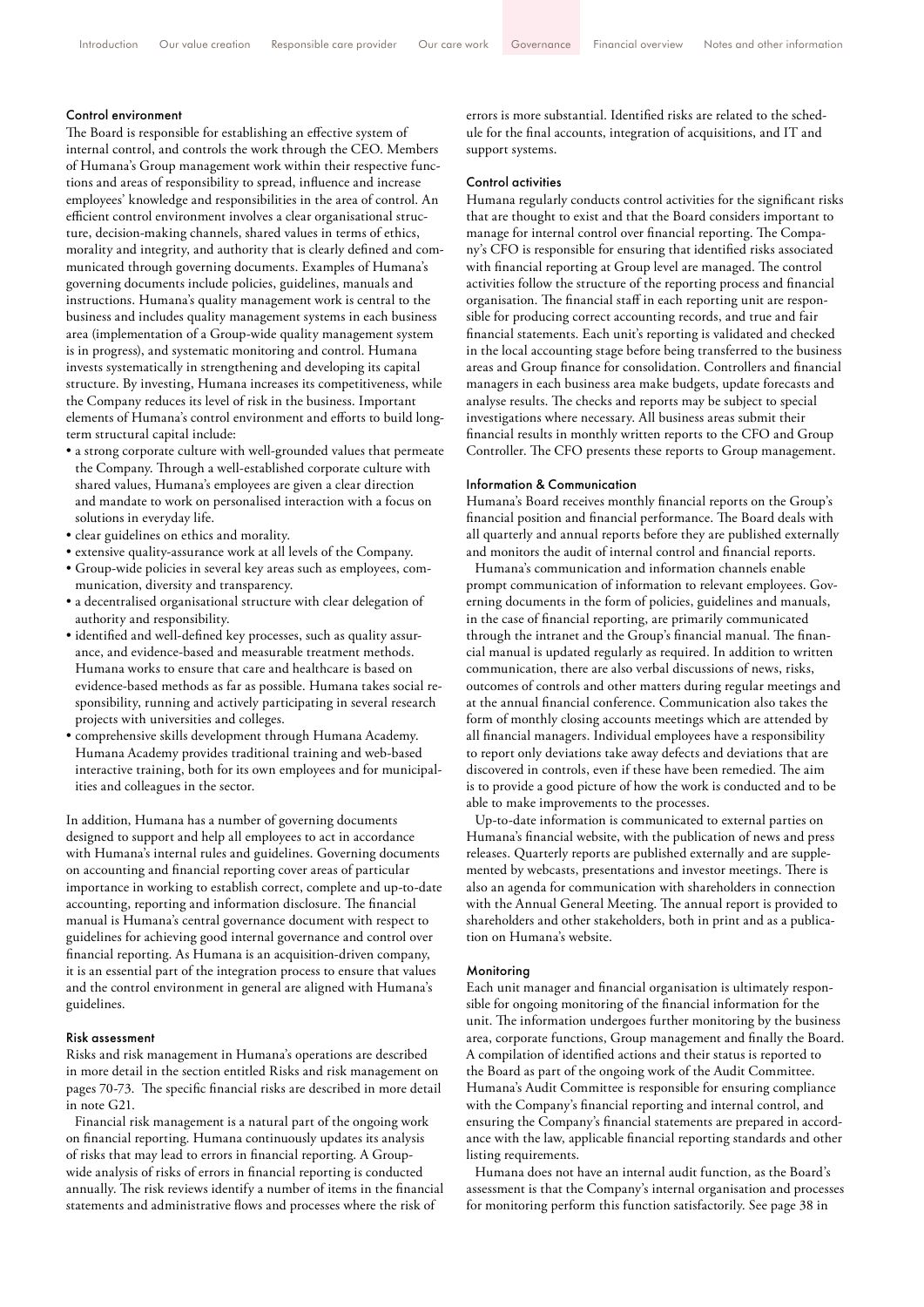the section External governance instruments. The form of monitoring is decided on by the Board, which also annually assesses the need for a special internal audit function.

#### Activities in 2016

A number of workshops in the area of the Group's internal control were conducted during the year. The work has been focused on identifying and analysing risks that could affect financial reporting. In addition to the review at Group level, a risk analysis was also carried out in the Group's Swedish business areas. From the risk analysis, a number of control activities were identified that will form the basis of efforts to strengthen internal control in 2017.

During the year, Humana also formed a steering group that will lead work in the sub-areas of internal control. The steering group will be jointly responsible for driving the development of the Group's accounting and payroll systems, and working to establish a central management plan. The steering group's tasks are as follows:

- taking responsibility for common target-setting and deciding on targets.
- developing existing policies and guidelines, and producing new ones in areas that are not comprehensive at present.
- conducting risk analyses.
- implementing budgets and resource planning.
- taking responsibility for monitoring projects, targets, budgets and risks.

The steering committee continues the process of gathering all of the companies into one common accounting system. At the beginning of the year, there were about 10 active accounting systems being used by Humana's companies and the companies acquired during the year. The process of implementing a Group-wide payroll system is also initiated. The introduction of a common accounting and payroll system is aimed at reducing the risk of errors in financial reporting, achieving more efficient processes and enabling costs savings.

Humana also completed the process of improving the Company's financial manual during the year. The aim is that the documentation will help to achieve more uniform and more efficient processes.

#### Focus in 2017

Internal control work at Humana in 2017 will continue to focus on the work that was started in 2016. The work will be done according to the overall processes and procedures for the Group's internal control program that were formulated in 2016. The focus of the work is to continuously reduce risks through clearer and more established work processes and work manuals.

Efforts to further develop the Company's finance manual will be completed during the year, while the work processes for how acquisitions should gradually be integrated into existing operations will be clarified.

Other activities in the area of internal control that will be initiated in 2017 are:

- to implement a comprehensive risk analysis of the Norwegian operations.
- to move the finance function that is now handled externally in Finland to an internal function and raise the level of competence in the Finnish organisation.
- to continue the system shift from local systems to Group-wide systems.
- to introduce a greater degree of joint Group contracts in procurements.

#### **Auditor's opinion on the Corporate Governance Report**

To the shareholders of Humana AB, corp. id no. 556760-8475

#### Duties and allocation of responsibilities

The Board is responsible for the Corporate Governance Report for 2016 on pages 38-49 and for ensuring that it has been prepared in accordance with the Annual Accounts Act.

#### Focus and scope of the review

Our review was conducted in accordance with FAR's statement RevU 16 Auditor's Review of the Corporate Governance Report. This means that our review of the Corporate Governance Report has a different focus and substantially smaller scope than an audit conducted in accordance with International Standards on Auditing and generally accepted auditing standards in Sweden. We believe that this review provides a sufficient basis for our opinion.

#### Opinion

A corporate governance report has been prepared. Disclosures in accordance with chapter 6, section 6, paragraph 2, items 2-6 of the Annual Accounts Act and chapter 7, section 31, paragraph 2 of the same Act are consistent with the annual report and consolidated financial statements and comply with the Annual Accounts Act.

Stockholm, 6 April 2017

Petra Lindström Authorised Public Accountant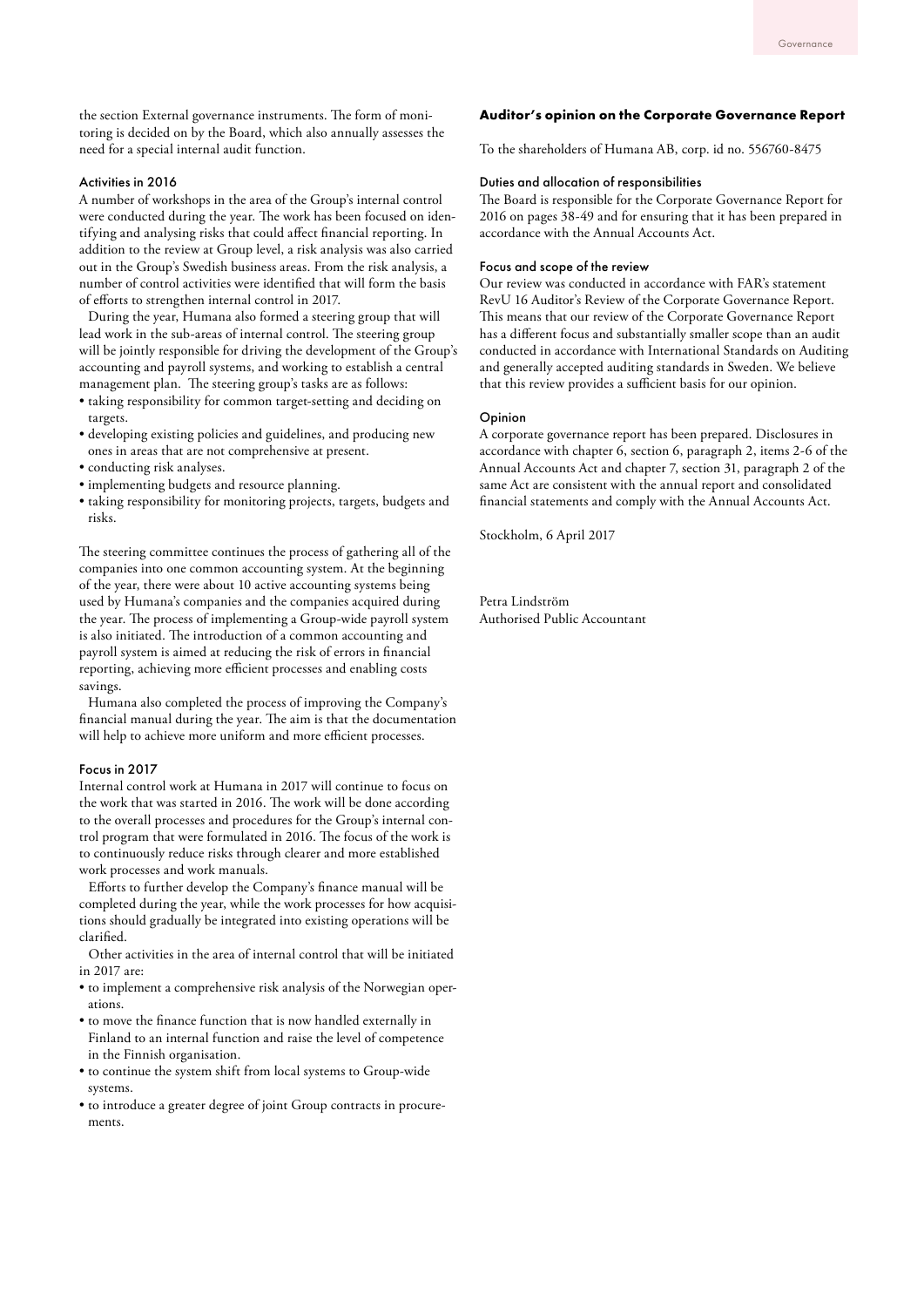### Board of Directors









|                                                                                                               | Per<br><b>Båtelson</b>                                                                                                                                                                                                                        | Helen<br><b>Fasth Gillstedt</b>                                                                                                                                                                                                                      | Wojciech<br>Goc                                                                                                                                                                                       | Per<br>Granath                                                                                                                                                                                                                                                                                                                                                      |  |
|---------------------------------------------------------------------------------------------------------------|-----------------------------------------------------------------------------------------------------------------------------------------------------------------------------------------------------------------------------------------------|------------------------------------------------------------------------------------------------------------------------------------------------------------------------------------------------------------------------------------------------------|-------------------------------------------------------------------------------------------------------------------------------------------------------------------------------------------------------|---------------------------------------------------------------------------------------------------------------------------------------------------------------------------------------------------------------------------------------------------------------------------------------------------------------------------------------------------------------------|--|
| Position                                                                                                      | Born 1950. Chairman of<br>the Board since 2014,<br>director since 2008.<br>Chair of Remuneration<br>Committee and member of<br>Audit Committee.                                                                                               | Born 1962. Director since<br>2014. Chair of Audit<br>Committee.                                                                                                                                                                                      | Born 1966. Director since<br>2011. Member of Audit<br>Committee.                                                                                                                                      | Born 1954. Director since<br>2006. Member of the<br>Finance Committee.                                                                                                                                                                                                                                                                                              |  |
| Education                                                                                                     | <b>Engineering Physics,</b><br>Chalmers University of<br>Technology. Studies in<br>business economics,<br>University of Gothenburg.                                                                                                           | M.Sc. Econ., Stockholm<br>School of Economics.<br>Studies in Sustainable<br><b>Community Development</b><br>at Stockholm University<br>and the Royal Institute of<br>Technology.                                                                     | MBA, Texas Christian<br>University. M.A.<br>Economics, Poznán<br>University of Economics.                                                                                                             | M.Sc. Chemistry, Royal<br>Institute of Technology.<br>Economics studies at<br>the Gothenburg School<br>of Business, Economics<br>and Law at the University<br>of Gothenburg and at<br>Stockholm University.<br><b>Healthcare Management</b><br>at Harvard Business<br>School, Paris.                                                                                |  |
| Other current assignments                                                                                     | Chairman of Internationella<br>Engelska Skolan AB, IVBAR<br>AB and SCI Innovation AB.<br>Director of MedGroup Oy<br>and Polybiocept AB.                                                                                                       | Director of AcadeMedia<br>AB, Munters AB,<br>Handelsbanken Fonder<br>AB, Samhall AB, NAI Svefa<br>Holding AB and Lindorff<br>Group AB. Director on the<br>Advisory Board for Save<br>the Children Sweden.<br>Own company in business<br>development. | Managing Partner, Argan<br>Capital Advisors LLP (UK).<br>Chairman of Janton OY<br>(Finland). Chairman of<br>the Supervisory Board of<br>AAT Holding SA (Poland)<br>and Hortex Holding SA<br>(Poland). | Chairman of Aktiebolaget<br>Salktennis. Director of<br>Capacent Holding (publ),<br>Svefa Holding AB (publ),<br>G & S Fastigheter i Sverige<br>AB and Föreningen Vård-<br>företagarna.                                                                                                                                                                               |  |
| Professional experience and previous assignments                                                              | Chairman of Apoteket AB<br>(publ). Director and CEO of<br>Global Health Partner AB.<br>Director of Oriola KD Oy,<br>Forte AB, KRY AB, Permobil<br>AB, Mediatech AB and<br>Unilabs Holding AB. Also<br>former director and CEO of<br>Capio AB. | Director of Intrum Justitia<br>AB, Swedesurvey AB,<br>Precise Biometrics and<br>neXus Technology AB.<br>Executive positions in the<br>SAS Group and the Statoil<br>Group.                                                                            | Chairman of Paroc Group<br>Oy (Finland). Director of<br>GCE Group AB (Sweden)<br>and EFL SA (Poland).                                                                                                 | President and CEO of<br>Humana 2006-2015.<br>Chairman of Resurs<br>Bemanning AB (publ).<br>Director of Akademiska<br>Hus Aktiebolag and<br>GustaviaDavegårdh Hold-<br>ing Aktiebolag. President<br>and CEO of Intellecta AB<br>(publ), 2003-2006. Vice<br>President Handelsbanken<br>Capital Markets in charge<br>of healthcare and services<br>sectors, 2000-2003. |  |
| Director's fee (AGM year)                                                                                     | 600,000                                                                                                                                                                                                                                       | 230,000                                                                                                                                                                                                                                              | $\overline{\phantom{a}}$                                                                                                                                                                              | 230,000                                                                                                                                                                                                                                                                                                                                                             |  |
| Remuneration for committee work                                                                               | 32,500                                                                                                                                                                                                                                        | 100,000                                                                                                                                                                                                                                              |                                                                                                                                                                                                       |                                                                                                                                                                                                                                                                                                                                                                     |  |
| Independent of the Company and its management                                                                 | Yes                                                                                                                                                                                                                                           | Yes                                                                                                                                                                                                                                                  | Yes                                                                                                                                                                                                   | No                                                                                                                                                                                                                                                                                                                                                                  |  |
| Independent of the principal owner                                                                            | Yes                                                                                                                                                                                                                                           | Yes                                                                                                                                                                                                                                                  | No                                                                                                                                                                                                    | Yes                                                                                                                                                                                                                                                                                                                                                                 |  |
| Total shareholding, Dec 31 2016 (own, related<br>parties, in companies and endowment insurance), of<br>which: | 59,182                                                                                                                                                                                                                                        | 32,473                                                                                                                                                                                                                                               | $\overline{\phantom{a}}$                                                                                                                                                                              | 3,869,610                                                                                                                                                                                                                                                                                                                                                           |  |
| Shareholding (own and related parties), number                                                                | 59,182                                                                                                                                                                                                                                        | 32,473                                                                                                                                                                                                                                               | $\sim$                                                                                                                                                                                                | 483                                                                                                                                                                                                                                                                                                                                                                 |  |
| Shares via company, number                                                                                    |                                                                                                                                                                                                                                               |                                                                                                                                                                                                                                                      | $\sim$                                                                                                                                                                                                | 3,869,127                                                                                                                                                                                                                                                                                                                                                           |  |
| Shares in endowment insurance, number                                                                         |                                                                                                                                                                                                                                               |                                                                                                                                                                                                                                                      | ÷.                                                                                                                                                                                                    |                                                                                                                                                                                                                                                                                                                                                                     |  |

Attendance at board meetings (14) 14 14 13 13 14 14 14 14 13 13 14 14 14 15 15 16 17 17 17 17 17 17 17 17 17 1 Attendance at Audit Committee meetings (5) 5 5 5 - 4 - - - Attendance at Remuneration Committee meetings (4) 4 - - - - 4 4 4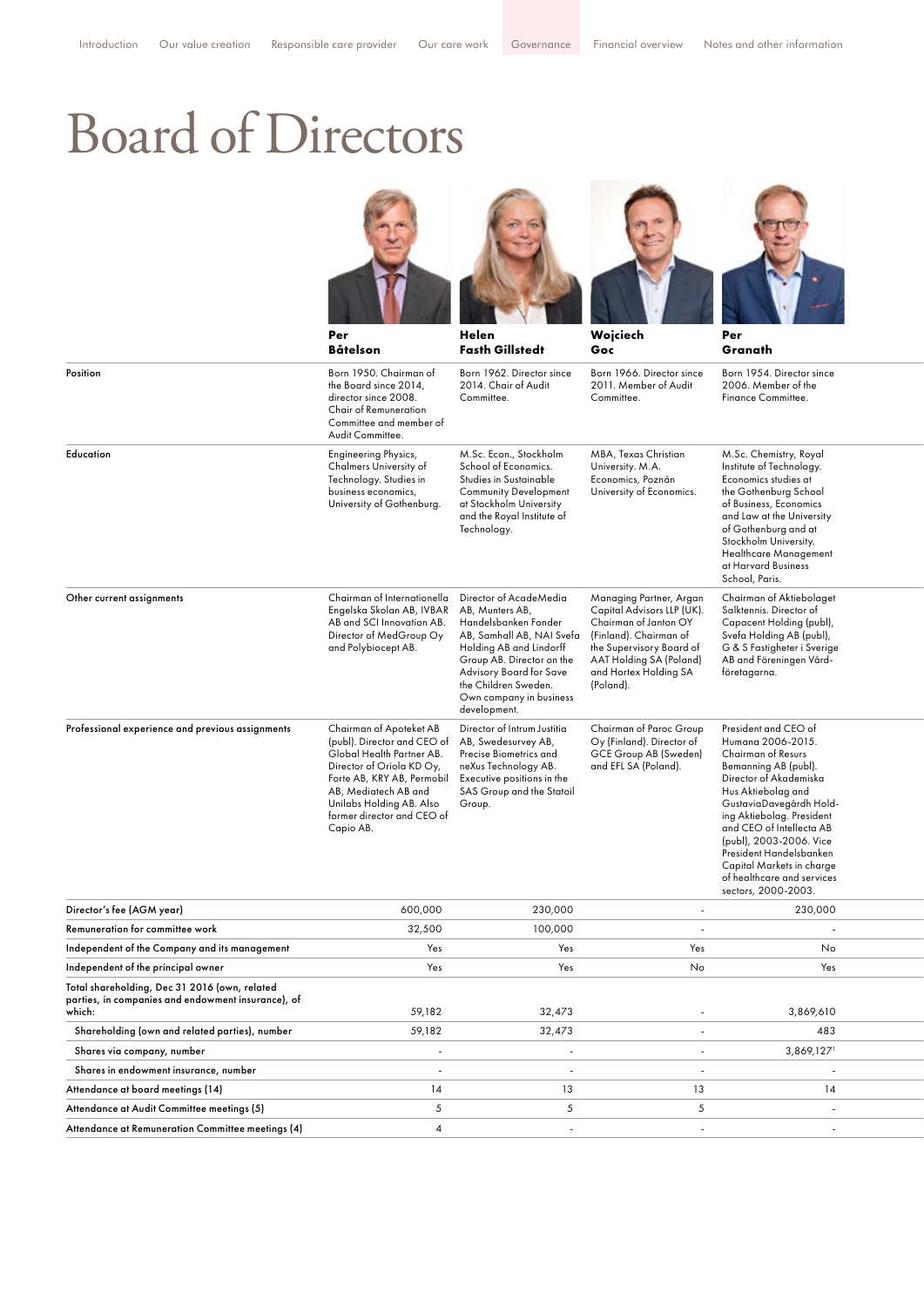

Chairman of NFT Ventures. Director of Silvicapital AB, Silvilao AB and SilviPar AB.

Principal at Apax Partners and Partner of IT Provider. Chairman of IPM Informed Portfolio Management AB. Director of Avesina Healthcare Holding, Capio AB och Unilabs SA.



AB. Own limited company operating as independent consultant specialising in growth companies.

Deputy CEO of Manpower AB and CEO of Right Management Consultant and 2Secure. Chairman of Resurs Bemanning AB.



AAT Holding SA (Poland), DHI Company SAS (France) and Hortex Holding SA

Director of IX Europe (UK). Managing Partner of BA Capital Partners Europe. Vice Chairman of BA Partners Inc. Associate at Bear, Sterns & Co.

(Poland).



| Simon<br><b>Lindfors</b> |                                                                                                                                       | Maria<br><b>Nilsson</b>                                                                                                   | Lloyd<br>Perry                                                                                                                                | Ulrika<br>Östlund                                                                                                 |  |  |
|--------------------------|---------------------------------------------------------------------------------------------------------------------------------------|---------------------------------------------------------------------------------------------------------------------------|-----------------------------------------------------------------------------------------------------------------------------------------------|-------------------------------------------------------------------------------------------------------------------|--|--|
|                          | Born 1964. Director since<br>2011. Member of Audit<br><b>Committee and Finance</b><br>Committee.                                      | Born 1957. Director<br>since 2006. Member of<br><b>Remuneration Committee.</b>                                            | Born 1965. Director<br>since 2008. Member of<br><b>Remuneration Committee</b><br>and Finance Committee.                                       | Born 1968. Director<br>since 2014. Member of<br><b>Remuneration Committee.</b>                                    |  |  |
|                          | MBA, Stockholm School of<br>Economics.                                                                                                | Higher education studies<br>in HR administration, Frans<br>Schartau.                                                      | MBA, University of<br>Chicago, Graduate School<br>of Business, B.A. Economics<br>and History, Northwestern<br>University, Evanston, Illinois. | Studies in Systems Science<br>with complementary<br>studies in economics,<br>Mid-Sweden University,<br>Ostersund. |  |  |
|                          | Nordic adviser to Advent<br>International and Five<br>Arrows, a fund established<br>by the Rothschild family<br>and Rothschild Group. | Director of Ewalie AB,<br>Samhall AB and SOS<br>Alarm Sverige AB.<br>Chairman of Swesale AB.<br>Chairman of Store Support | Managing Partner, Argan<br>Capital Advisors LLP (UK).<br>Chairman of GCE Group<br>AB (Sweden). Member of<br>the Supervisory Board of          | Director of Q-it AB, Owner<br>of $Q$ -it AB.                                                                      |  |  |

Chairman of Vårdföretagarna. Director of Almega Aktiebolag and the Confederation of Swedish Enterprise. Director and CEO of Elina Management Aktiebolag and Familjeforum Holding AB. Director of Öjebo gruppbostad i Järvsö AB. CEO of INOM – Innovativ Omsorg i Norden AB.

| 230,000        | $\sim$ | 230,000                  | 230,000              |
|----------------|--------|--------------------------|----------------------|
| 12,500         | $\sim$ | 12,500                   | 20,000               |
| Yes            | Yes    | Yes                      | Yes                  |
| Yes            | No     | Yes                      | Yes                  |
|                |        |                          |                      |
| 168,366        | $\sim$ | 330,355                  | 373,504              |
| $\sim$         | $\sim$ | 330,355                  | $\sim$               |
| 168,3663       | $\sim$ | $\sim$                   | 373,504 <sup>2</sup> |
| $\sim$ $-$     | $\sim$ | $\sim$                   | $\sim 100$           |
| 14             | 11     | 13                       | 11                   |
| $\sim$ $-$     | $\sim$ | <b>Contract Contract</b> |                      |
| $\overline{4}$ |        |                          | $\sim$               |
|                |        |                          |                      |

1) Per Granath owns 3,869,127 shares through the legal entity Zirkona AB.

 $^{\rm 2)}$  Simon Lindfors owns 373,504 shares through the legal entity SLP Partners AB.

<sup>3)</sup> Ulrika Östlund owns 168,366 shares through the legal entity Q-it AB.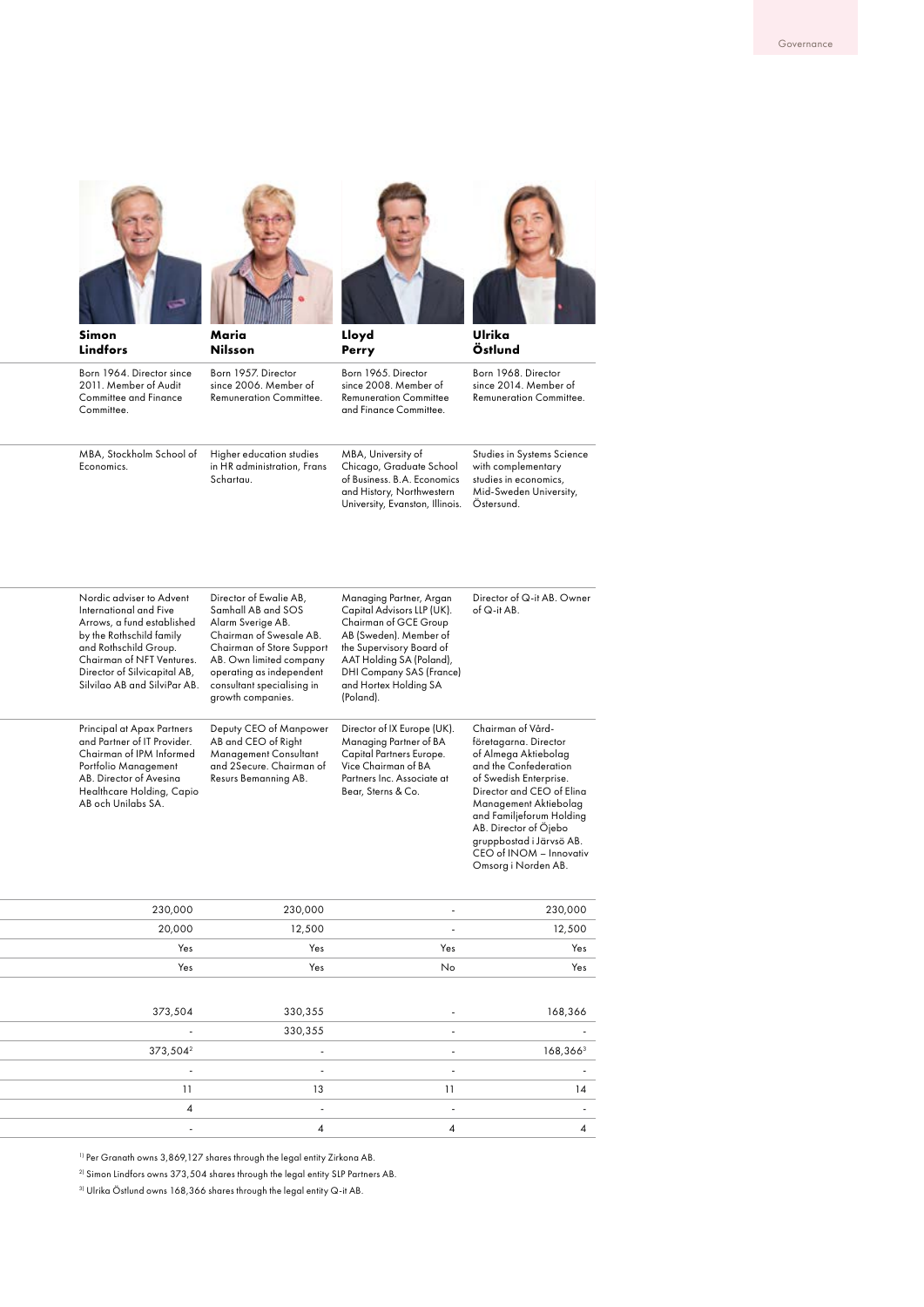# Group management









|                                                  | Rasmus<br><b>Nerman</b>                                                                                                      | Ulf<br><b>Bonnevier</b>                                                                                                                             | Claus<br>Forum                                                                                                                                        | Anna<br>Giertz Skablova                                                                                                                                                                                                 |
|--------------------------------------------------|------------------------------------------------------------------------------------------------------------------------------|-----------------------------------------------------------------------------------------------------------------------------------------------------|-------------------------------------------------------------------------------------------------------------------------------------------------------|-------------------------------------------------------------------------------------------------------------------------------------------------------------------------------------------------------------------------|
| Position                                         | Born 1978. President and<br>CEO since 2015. Former<br>deputy CEO and Business<br>Area Manager, Individual<br>& Family, 2014. | Born 1964. CFO since<br>2012.                                                                                                                       | Born 1965, Business Area<br>Manager, Individual &<br>Family since 2011. Former<br><b>Business Area Manager,</b><br>Norway between 2014-<br>2015.      | Born 1970. Director of<br>Human Resources since<br>January 2017.                                                                                                                                                        |
| Education                                        | M.Sc. Econ., Stockholm<br>School of Economics.<br>M.Sc. in International<br>Leadership, CEMS MIM.                            | M.Sc. Econ. with focus on<br>accounting and auditing,<br>Uppsala University.<br>Stockholm School of<br><b>Economics IFL Executive</b><br>Education. | M.Sc. in international<br>social work and pedagogic<br>leadership, University of<br>Gothenburg. Teaching<br>certificate, Lärarhögskolan<br>i Jelling. | <b>MBA</b> in General<br>Management at Rotterdam<br>School of Management,<br><b>Erasmus University</b><br>(Netherlands) and M.Sc. in<br>linguistics.                                                                    |
| Other current assignments                        | Director of Vård-<br>företagarna Bransch<br>Individ & Familj.                                                                | $\overline{\phantom{a}}$                                                                                                                            | ٠                                                                                                                                                     | ٠                                                                                                                                                                                                                       |
| Professional experience and previous assignments | President and CEO<br>of INOM Group.<br>Management consultant<br>in healthcare, The Boston<br>Consulting Group.               | Country Manager of Ipsos<br>in Sweden. CFO Western<br>Europe of Synovate. CEO<br>of Wolters Kluwer in<br>Scandinavia.                               | Chairman and CEO of<br>Vindora Utbildning AB.<br>CEO of Nordstenen AB.                                                                                | Director of Human<br>Resources for TietoEnator<br>AB and Teligent AB. Senior<br>Consultant at PA Consulting<br>Group. Positions in human<br>resources and organisation<br>at ICA AB and Baltic<br>Beverages Holding AB. |

| 239,616 | 191,691            | 206,688            |                    |
|---------|--------------------|--------------------|--------------------|
|         | 144,473<br>144,473 | 160,436<br>160,436 | 160,436<br>160,436 |